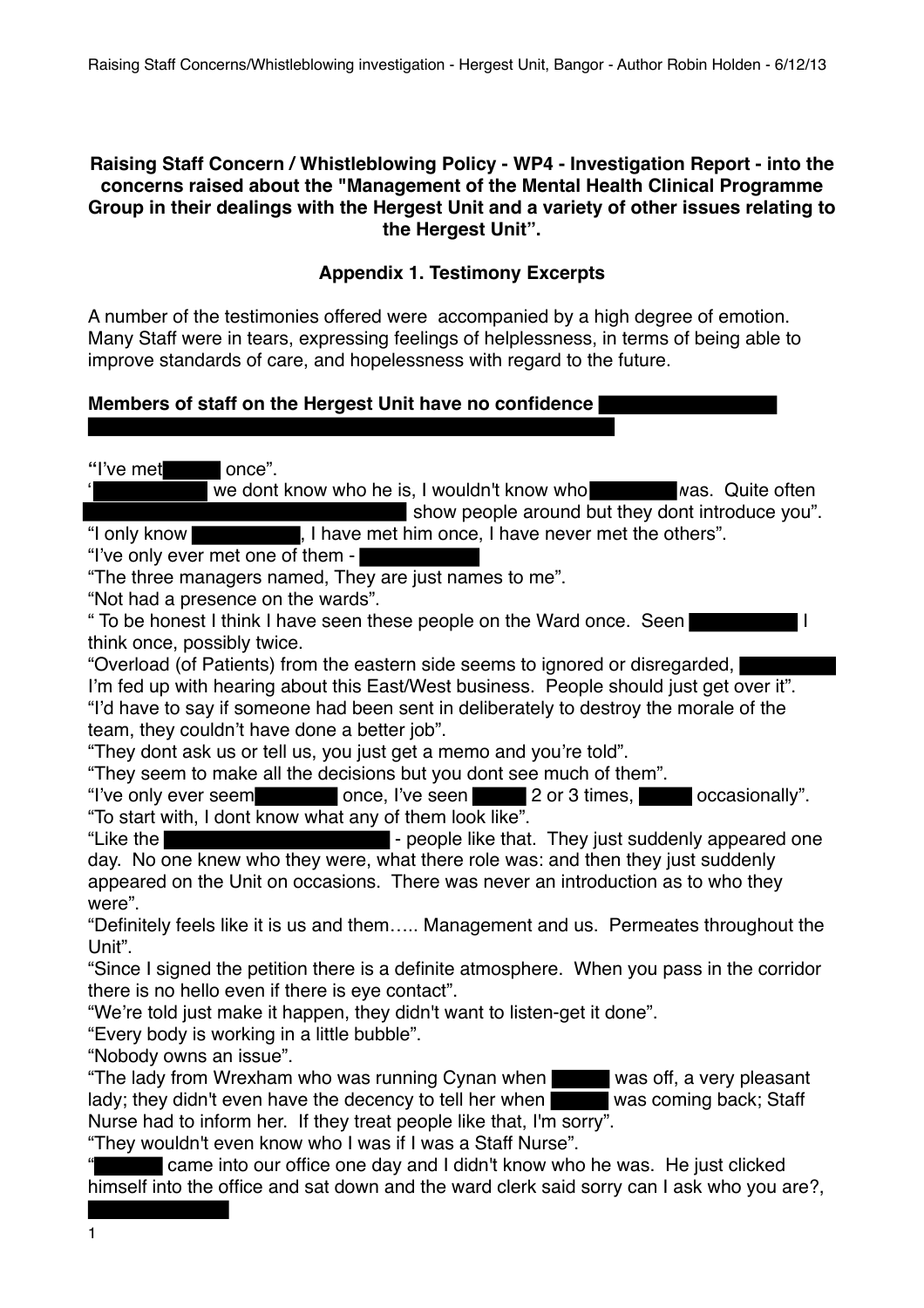"At first a new broom sweeps, does its own thing dont they, like set out their own way of working. But it seems to be going wider and wider you know . There doesn't seem to be a compromise where we all come together, it just seems you do this or you do that. You do as I say or lump it".

"I couldn't identify if I passed him in the corridor. I think I've seen I think I have but I couldn't identify the man as being The only reason I know

who is he included a picture of himself in the newsletter".

"We began to joke about the fact we had never met **We had allow the set of the set of the set of the set of the set of the set of the set of the set of the set of the set of the set of the set of the set of the set of the** that they were urban myths".

"He wants this, wants that, but in terms of directly I have never seen the man, I've never met him. I only know obviously his management style;it's not communicating with people even sort of, even on a spurious level. I dont know the individuals directly".

"We dont find our Managers approachable at the moment".

" We see **notice in the Ward though, just around the Unit".** " I think out of the three of them I could more or less say I have spoken to the one person in the couple of years they have been there".

# **A lack of understanding from Management that Patients needs always come first.**

"If you are called away it goes off (the screen) so its very difficult to fill in the incident forms. You need time"

"They said they didn't even have time to fill in the incident report".

"All I can say is when we cant give the Patients what they need and what they want it creates anger. We have ended up restraining a patient where he had section 17 leave from his Consultant and we couldn't give, it happens a lot lately".

"It's unsafe on the Ward I feel, It's the workload plus were not giving Patients the time really".

" As part of the HIP we review incidents. To me they were just interested in the forms that were filled in, whether time limits were met, whether policies were followed rather than the substance of what we do that is why did the woman kill herself? And actually said that, we're not interested in that we're just interested in the processes and to me that typified the whole attitude, which I find totally bewildering".

"Basic needs as in if someone needs a bath every day – sometimes we can't even do that; because of lack of time; and lack of Staff".

"How can I assess a Patient with all I see is, oh right-they've taken a tablet; and that is not on the odd day; that is increasingly; the workload and the Patients are getting neglected; for me its horrendous".

"They send policies through saying read and sign. A policy says you shouldn't do status 3 for more that one hour. Sometimes it can be one and a half hours. They send polices through to sign but they dont work".

"Again, we dont have time really for a lot of Patient contact; it looks like we are sort of overtaken by paperwork, audits, looking at things like that you know

**Two Ward Managers were asked to leave their shift, staff on the unit are shocked by this action and feel because they have spoken out they have been moved. The two Ward Managers have been removed the same week the the Unit Manager returned** 

<sup>&</sup>quot;An e-mail went around Ty Llewelyn informing staff that a named member of their staff was being redeployed as Cynan Manager. Clearly they had no intention that we were returning".

<sup>&</sup>quot;If can be removed who else can be removed".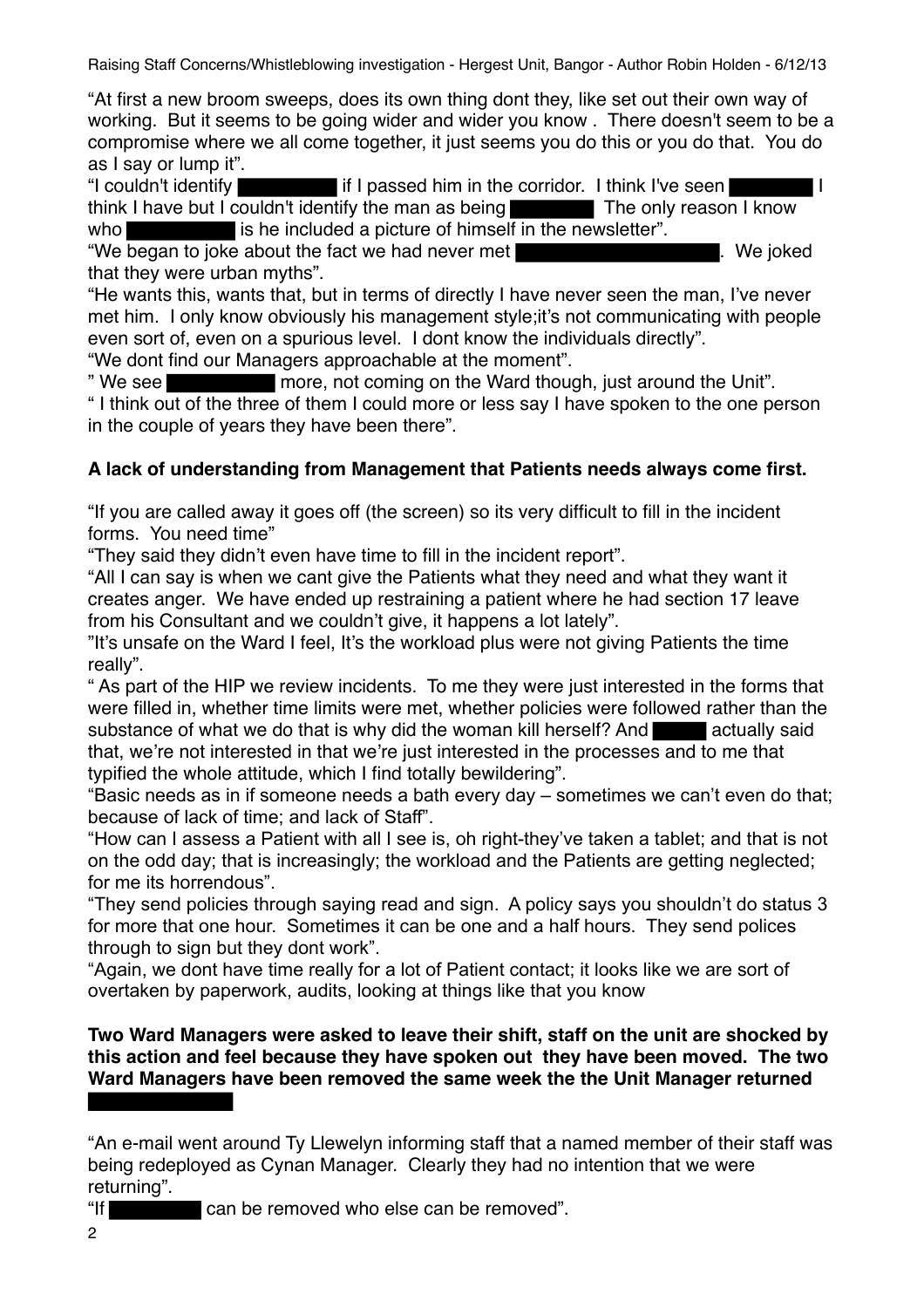"We were left Manager less".

"Devastated-they were just moved".

"We were all shocked, it could happen to anybody, we were really upset-we think a lot of our Ward Manager-she is there for the Patients and she is there for the Staff".

"I haven't seen it in history – Management doing something like that – as if they're Gods, I think they think they are above the law; they can do anything; and they think we won't be affected; we are seriously affected by it, they are our advocates."

"It seems like Management can do what they like despite what you do or dont do".

"We were never informed formally by anyone that had been asked to leave and never formally introduced to the Ward Manager. And the same when came back, they didn't have the courtesy to tell (Interim Ward Manager) that he was coming back the next day".

"I went to work the following morning (I had been off). I was the only Band 6, I was holding the bleep. I went down to the training room, all the Managers were there including the Modern Matrons as well. I just was not acknowledged at all, nobody said anything to me. you know despite what had happened: it was like I wasn't in the room really. I expected somebody perhaps to say something. To be honest that was the first time that I had actually met I didn't even know what he looked like until that day. I then didn't see anybody until about ten to five. I was in the office when **and** and came to the door with a memo and put it in front of myself and a colleague, and said "that will be your Ward Manager from tomorrow, with a name".

# **Removing the Ward Managers from the Unit has affected Staff morale adding to the chaos.**

"It just seems in pandemonium. The workload is incredible".

 "We've had days where there are 18 patients on the Ward with 11 Consultants looking after them".

"We were left without a Manager on a very busy Ward and we couldn't understand why as we know is is very committed and hard working".

"I think we feel sometimes that Managers feel we are not doing our work properly".

"For example I came in one day and the office had been moved all around. We didn't have notes----that caused chaos, instead of just waiting----thinking----of an easier way to do it".

"Thats where I would say the chaos is----trying to ensure the Patients get something from us".

"Our long term Patients-----absolutely knew something was going on------and we couldn't answer their questions.

"Constantly worrying that someone is going to come along and ask you to leave".

"Terrible, terrible chaos, nobody knew what was going on".

"The Nurses are so swamped, the Health Cares run the ward".

"I've never in 10 years felt so shocked".

"The morale was awful. I started in the late 70's and I've never thought in all those years steel yourself.".

"Almost frightened to speak because I was so angry and I was almost frightened what I might say".

" One day you hear from Staff that is on gardening leave; You walk in and there is a lady there in uniform who didn't introduce herself, although she was very nice".

"We found out that that a Ward Manager from Ty Llewelyn was coming over. How we found out about that, it stinks it really does; every member of Staff on Ty Llewelyn was informed, but we weren't, there was a memo on the Ty Llewelyn notice board, before we knew".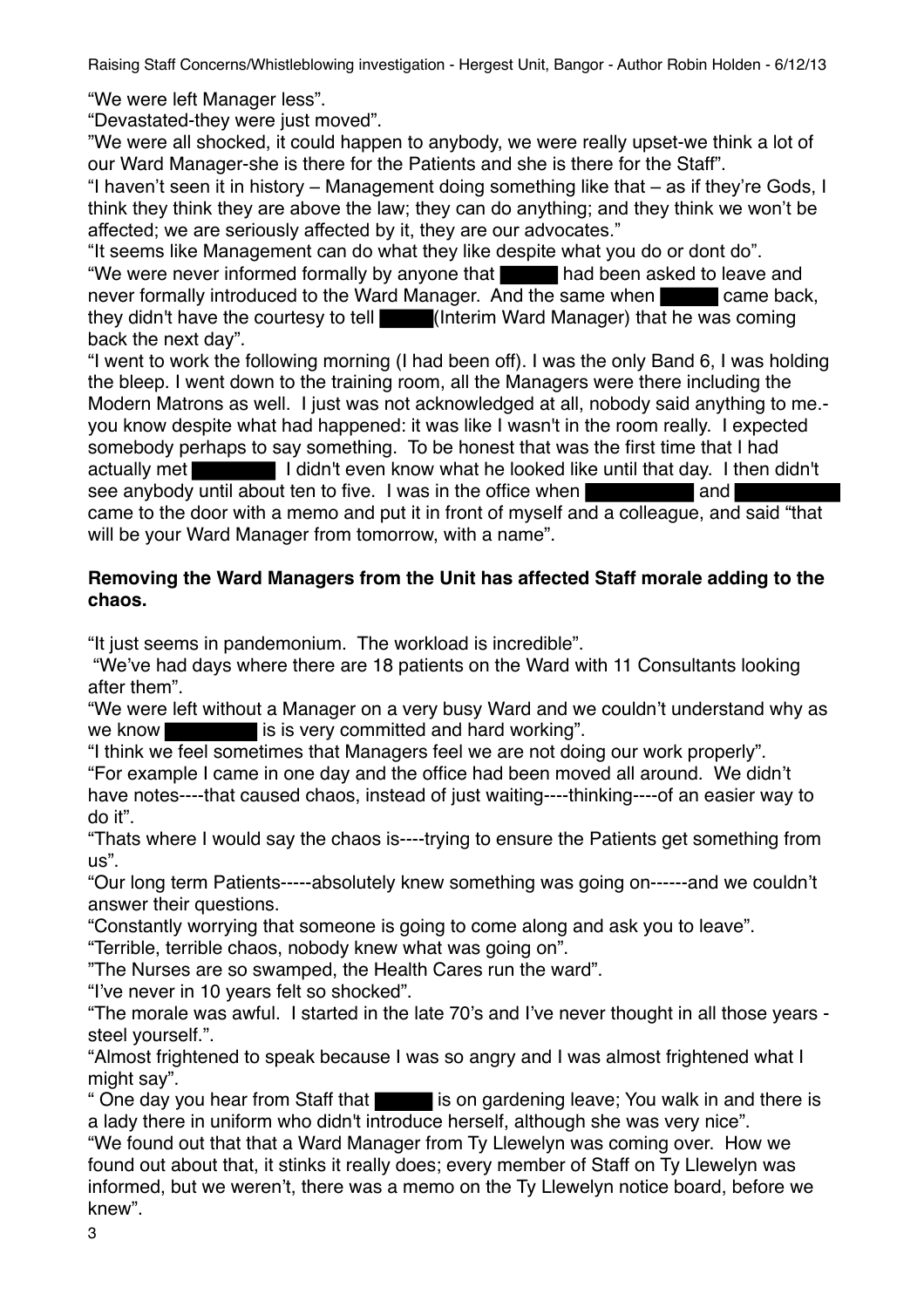"One of the members of Staff from our Ward were told when they went to funeral. Oh,

going to be your Manager for a year. You know if things like that happen surely you should be told by a Manager".

"It's because of low staffing levels. I feel a lot of things are being missed in terms of paperwork, care plan reviews, Patients needs as well, you know section 17; the work load is so chaotic at the moment that things get missed".

"By the time you have done six status 2's its time to start again. You cant concentrate on anything else, so we find that the Patients are not having quality time".

"You can't leave the status 3's so its usually the status 2's that get missed".

"We have handover then I quickly go to the clinic and give morning medication because by 9 AM one person has to take part in the morning meeting; thats the new thing. So there is an extra responsibility, but i'm thinking when I get hurried through the medication - what if I had made a mistake, it would be my registration, but the pressure is there; theres not enough qualified to do all the jobs".

"Nowadays it takes me 2 days to switch off and I know as well there're other members of Staff they phone up on their days off to say have I done this?, have I handed over that?, is everything OK?".

"I'm tearful: I'm trying to hold it together in my work but there have been moments when I have been crying".

"You think you dont know how to do everything and I remember looking at the clock and it was 8:50 and I thought oh my god I've got another 12 hours here".

## **Staff feel insecure about their own positions if they speak out are reluctant to express concerns via the Whistleblowing Policy in case of repercussions and consequences.**

" People feel well if I say anything it could happen to me too".

"I have to add, she used the words I think they are out to get me, in the months before". "There are so many people in temporary positions and that puts people in a very difficult position in their ability to say no to things".

"I haven't got examples but it is my personal opinion - It's how I feel - I think everybody in every job would be scared to challenge the Senior Managers. Nobody wants to lose their jobs now do they".

"Dont know what is going on or if something is going to happen to you next".

"I really do feel they want to get rid of me".

"It's the general consensus round the whole Unit, they want to get rid of people".

"There was a period where it felt, they've got rid of **All and I felt**, I'm and I felt, I'm next".

"Its a very unhealthy environment down there, very unhealthy. Everybody is scared, frightened, everybody wants to maintain their post".

"I think you would have lots more people come forward, but there are a lot of Staff who are just looking forward to retirement".

"You know you just fear that there's been this kind of drive to push everything through irrespective of your kind of worries, or if you spoke out in what you believed was in the best interests of the Patients; that you feel that there will be repercussions about repercussions with it really; purely because what has happened you know, we have not just had **Figure 2018** - various other people. You just feel there would be repercussions if you were actually to open your mouth really, it's a worry; and I feel the same now to an extent, you just have to keep your head down and crack on"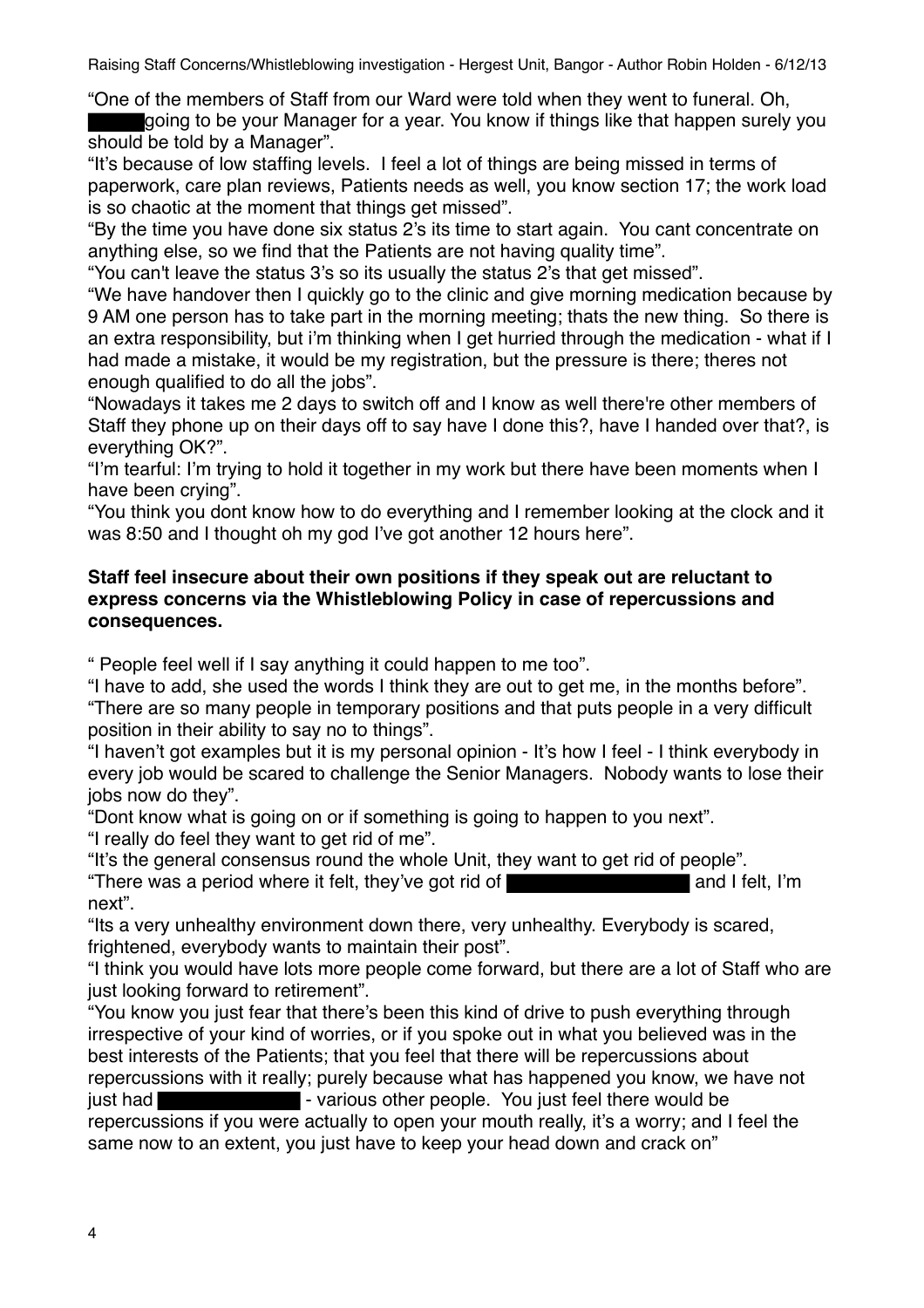# **Staff morale on the unit is low.**

"Morale is the worst I have ever seen, I have been there 16 years and have never seen an atmosphere. Stressed as soon as they come in through the door.

"I knew it was going to be an awful day as soon as I came in".

"Come on shift looking forward to days off".

"Qualified Staff have been in tears, unable to take breaks on a 12 hour shift"

"Regularly Staff are stressed out because they haven't had a break, go home worried". "

"Sometimes Staff ring in to check they have done things, after they have gone home,

because they are so busy and stressed".

"There is an inability to provide acceptable levels of care".

"Levels of care with the Staff we have got are basic".

"Not having a Ward Manager was a very low point".

"People just dont seen an end to it".

"The building not fit for use".

"I've worked with a few Nurses and we have all gone home crying".

"Nobody had a smile on their face".

"Feel quite powerless".

"It was almost surreal, it was just grim, you know really grim".

"I've seen them in tears at the end of a shift, - because they are people with a conscience". "There are days when we have given out the tablets when we are supposed to, fed people, nobody has absconded, we've got the right number of Patients at the end of the shift. Thats as much as we can achieve. Thats really frustrating".

"When you've got Management saying, how are you going to give one to one time for every Patient. Every Patient should have one to one time and have the box ticked. The implication is that people dont want to do this, they desperately want to but they can't". "I loved my work, now I hate it, I hate it, I really hate it".

"Its not being able to spend time with the Patients, rumours constantly that things are going to change. Why not get people enthusiastic about making positive changes for their Patients".

"I'd say its the worst I've known it in 7 years".

"To be honest its more paperwork than anything now".

"I've been there 15 years its got to the point where everybody is dreading going into every shift; its never been like that".

"I've been thinking what can I do to get this either changed or get out of the system, because I cant see myself working another 20 years like this".

"I have been Nursing for 40 years and I have never known anything like it".

### **No one questions why an experienced respected Manager has been off , now also two Ward Managers.**

"Just accepted the would come in and seemed to be sidelined into position".

"We were told had gone off sick with work related stress".

"Nobody was informed of what arrangements would be, were put into place in absence".

"It was a big loss, You know would walk around the Unit, she knew you. She would say hello (by name). If there were concerns it would go through your Ward Manager and then through  $\blacksquare$  there was kind of umbrella".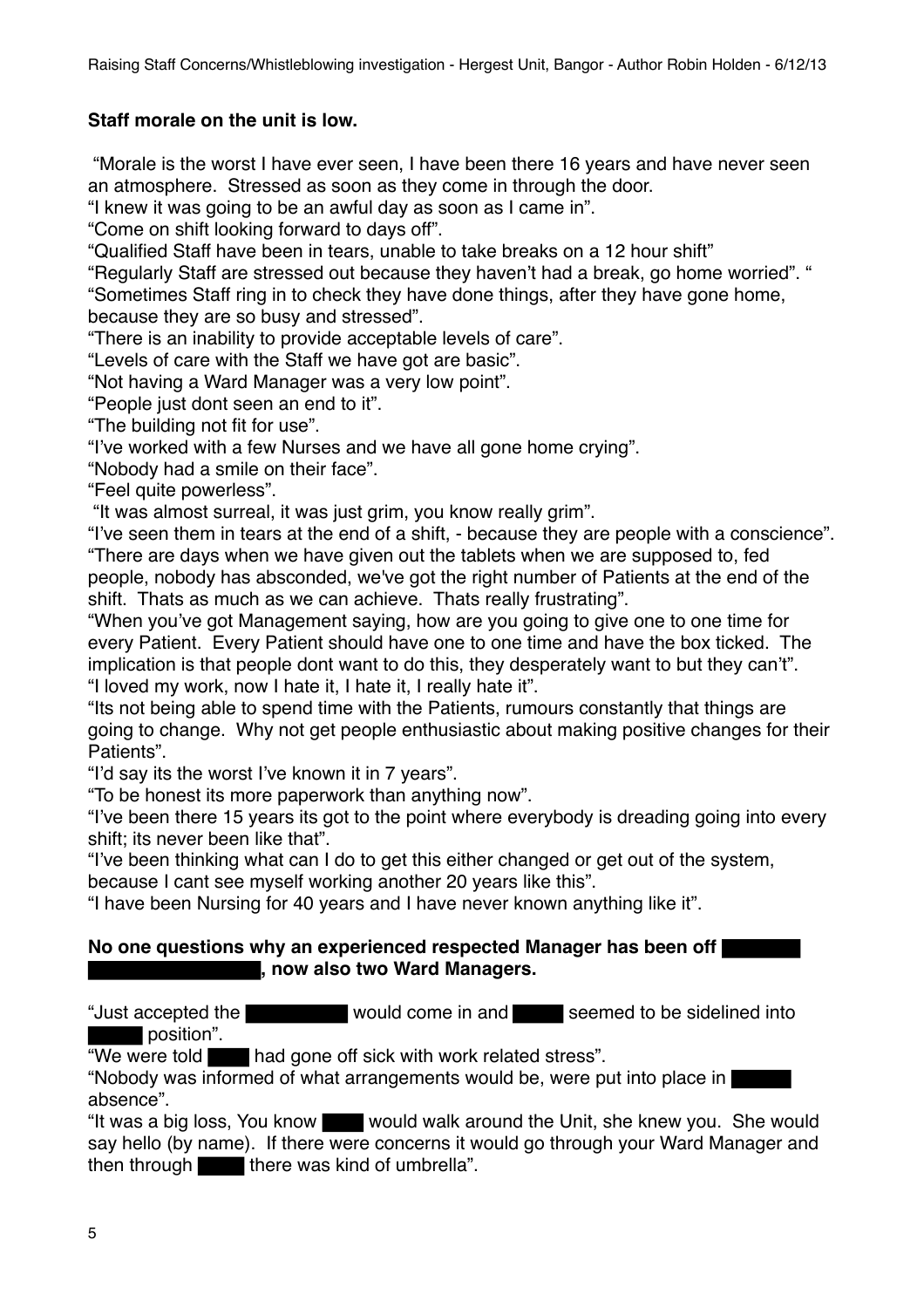### **The Ward Managers have been stripped of all autonomy to make decisions on a day to day basis.**

"They felt like that when the offices were segregated".

"This is another point people feel, decisions made off the Ward. Dont even know who made them".

"When I returned to work she said the person who had been covering the e-rostering would continue to do it. I said I am coming back , I will do it from the 1st October, left it at that. Since I have been back in work I've had the person from home treatment turning up on the Ward announcing she is doing it. I'm saying no, I'm doing it".

### **Ward Manager post filled by a Band 7 who has been working with the elderly for 14 years, who left the position after one week as expected to be responsible for two positions. She asked to leave due to the excessive workload.**

"She was also doing another job so she used to have to leave about 2 o 'clock. To be fair I think it was just too much for her."

"The backfill for the community post never occurred. Couldn't do both jobs as professionally couldn't be in charge of both"

## **There is an atmosphere of bullying and intimidation from Senior Management. Also a lack of communication from Senior Management to Ward Staff.**

"This is how it was communicated to us, this has to happen. We've got 2 weeks and if we didn't carry it out we would be personally be held accountable.  $\blacksquare$  said that. He said he would meet us individually to see if we had done it. Very intimidating"

"When I met have seen him, that was in the last 2 months"

"These people could walk past me and I would be hard pushed to know who recognise one".

"They dont come onto the Ward to introduce themselves and me personally to know who they are".

"My judgement is that that they've just got the balance wrong between taking people with you and getting things done in totally the wrong direction. Getting things done without taking people with you".

"Like I say, Ive only met and he was nice with me".

"Comments at the end of e-mails say things like "Its not optional","must attend","non attendees names will be reported to

"Almost a sinister undertone".

"At one time was told to bang heads together. is a very decent person and found it difficult to deal with these comments".

"He became more angry and hostile as the meeting went on. When asking for clarification at one point he said "You don't crap on me and I wont crap on you". That set the tone since. We were aghast at that response. I have never been spoken to like that by a Senior Manager. We were really taken aback. We didn't know what to do, it was the first time we met".

"That sort of statement it just breaks down a relationship straight away". "This is not an option".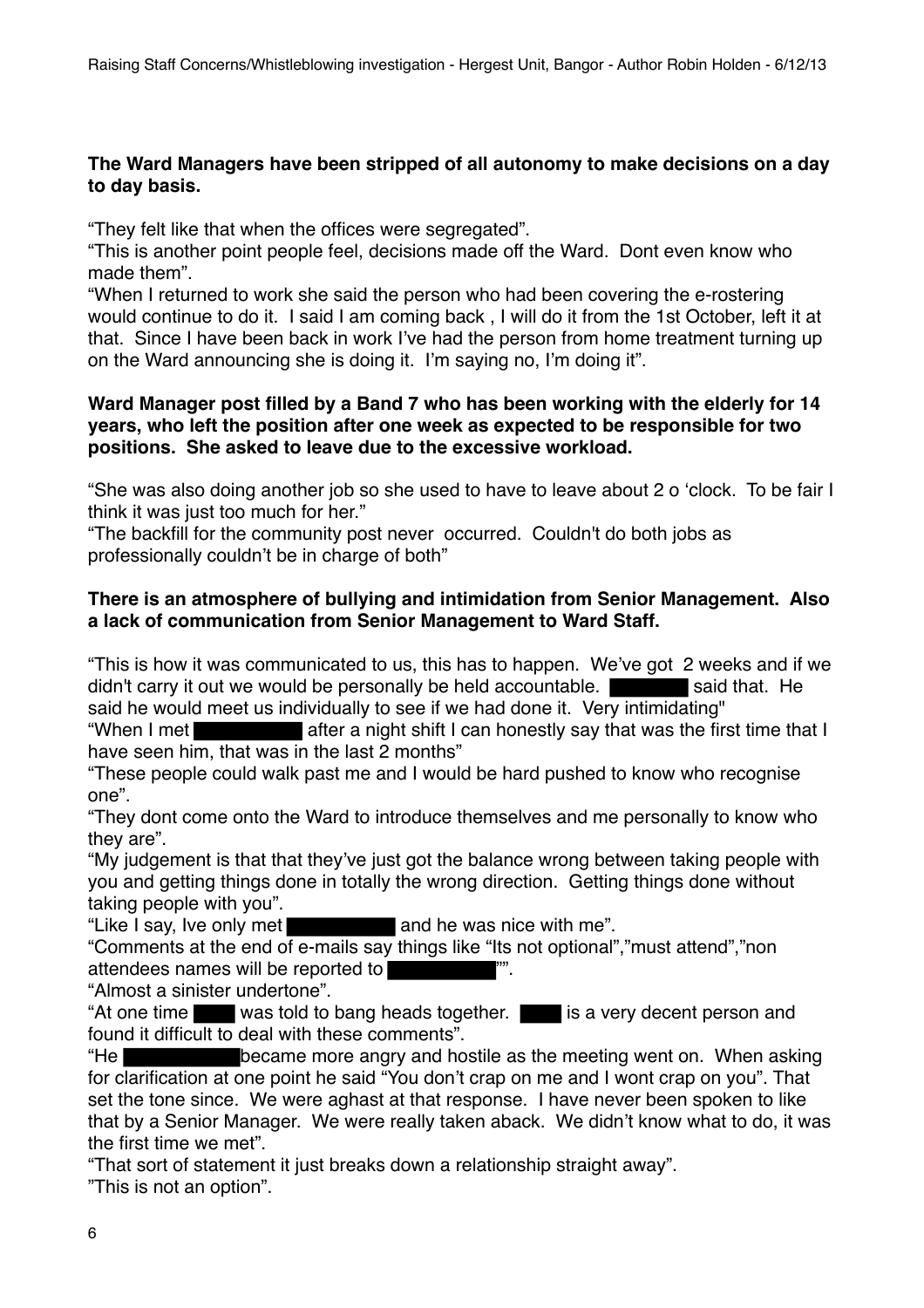"I'd been saying for some time that they are out to get us, you just pick up the body language, the tone".

" If you dont stop being negative (she meant raising concerns about staffing levels, levels of acuity demands on beds and so on) they will move you on. She wasn't voicing it as a threat, she was voicing it as a warning".

"The question that should be asked is how someone like me could be reduced to how I am at present, stripped of all autonomy, feeling despairing, lacking in trust and fearful for the future".

"For the last 6 months I had the feeling we are going to be persecuted. It was happening to . Once had gone - we would be the next target. Once went: it started". "When I raised the issue about training in supervision (the only one that took place). I was told I just have to get it done".

"Managers were coming around the Wards doing Patient satisfaction questionnaires, going round talking to the Patients" (The issue here is Ward Managers were not told why) I had a funny feeling it was about lets try and pick up some dirt. I had nothing to hide, I was quite transparent about things".

"A Deputy Manager post was advertised. There was no Job Description. When asked about the Job Description told; that your job description is to do as you are told".

"Bullying from Senior Managers? There is more bullying from the Consultants, that would be the main thing more from the Consultants than the Senior Managers".

"You are lucky to get a response from anyone. I know I have sent e-mails with different concerns and issues. I usually go to the Interim Modern Matrons first with any concerns, but quite often I never get a response to any of my concerns".

"You get to the stage where you think, they are not bothered, they are absolutely not bothered, and then you take things on your own back, you know, so we address things ourselves".

### **There is a lack of communication from Senior Management re the changes; Staff has been hit by a barrage of changes with no acknowledgement of the day to day clinical need. Interview room recently changed into an office.**

"I think the changes have been done far too quickly and we haven't been listened to." "With the interview room we were just not told."

"I did hear a rumour they were going to do this zone thing - but that not been put into place."

"There was no rationale and no attempt to get us on board". "

"Everyone should be spoken to at least once on each shift. I mean of course they should. But then it was all about, how do we audit it, so how do we tick the box?".

"Discussed with Staff who are able to attend the meetings (HIP). But difficult to attend because we are short staffed".

"The admission paperwork, it just arrived, nobody knows where it came from".

"Attended meetings at the beginning when things were spoken about, very hard to provide staff".

"We learned that the Band 6 role would be changing from the Trust newsletter".

"I'm sure if you mentioned the HIP to most staff they would just think it was a joint in the body".

"HIP tried to set up communication groups; personalities group; to deal with challenging behaviour people; it has tried to set up communication groups; meetings didn't happen for a while. I had to write to apologise I can not send staff because there's no staff to send because of the ward; so I know they restarted last week the communication group. Personality I haven't heard; don't really know if that is still going on".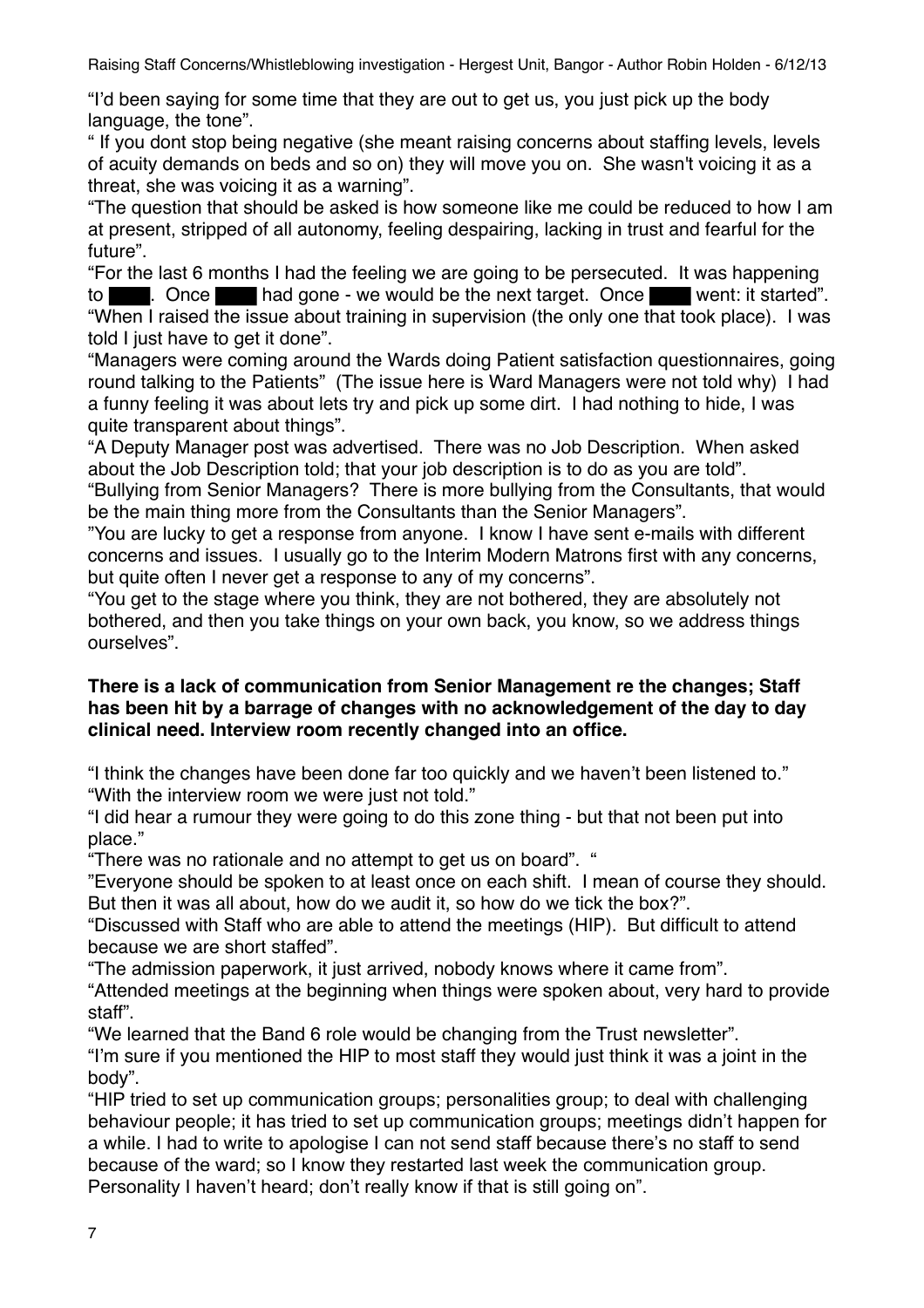"You need to have a vision, instead of giving verbal information abut what is going to change".

"The Staff on the floor would be happy to change, they want to spend more time with the Patients. They want to work therapeutically. It is the system that needs to change".

"This new documentation was produced. Again there was little involvement of any clinician on that group. One day we were told here you go - this is what you are using now".

"The site foreman had to tell us we were moving over the corridor at one time".

"They are literally across the corridor, it's not lack of opportunity or time".

"We have never been party to the discussion as to how many Staff are needed-never been party to the number of staff required".

"The Ward Clerk moved from the Ward office when I (Ward Manager) wasn't there. The place was in utter chaos, the phone lines weren't connected up. It was unbelievable the mess".

"I did express my concern it will be driven by Management, I said I seriously hope all of us will be involved. I was never in involved".

"There is a notice board there, you might have to climb up some steps to read it. It is very confusing, you have to have time to stand there and read it all".

"We hear things through chinese whispers".

"There is no clear vision of what we are supposed to do".

"It's process driven very bureaucratic".

"I was in HIP training and I said "you know what I feel like a little gerbil in a wheel providing electricity", because we are never involved in anything.

"These gentlemen come into the office, they never even say hello, they never introduce themselves".

"Oh right we want this too happen today. Its just they'll come in, drop something on us, cause upheaval and then turn around and say thats your fault isn't it!".

"It's in the foyer I believe. Its all colour co-ordinated and really impressive; to be honest this is kind of laughable, haven't even been able once to stand in front of it and have a look".

"The notice board? Yeah it was raised at the time, staff were not involved"

"Informed there was a notice board somewhere in the Unit with information. We're not told where the notice board is or what is on it".

"I mean you can write them a letter or e-mail them and not get a response, that's quite often the case".

"You just dont know what you are walking into really maybe thats the thing, because there are all these kind of changes, and things happening to you that you dont have knowledge about; you just, you just walk in thinking what will be there to face me today".

## **Staff has not been happy with the way the changes have been done. There has been no consultation with Staff regarding changes and their views have not been taken into account.**

"I think the changes that they are bringing, to be fair to management, I think some of the changes are good. I think the changes are being brought in too quickly".

"I'm not against change, I think change can be really good. I'm not stuck in my ways but let's do it properly".

"The closure of Gwalchmai Ward took place at very short notice. Done when Ward Manager was on holiday. Staff redeployed to other Wards temporarily. Staff were told there would be two new Wards created from the three previous Wards, with all the Ward Staff being considered for the new Wards. No such thing happened and consequently the Gwalchmai Staff who were redeployed have struggled to integrate."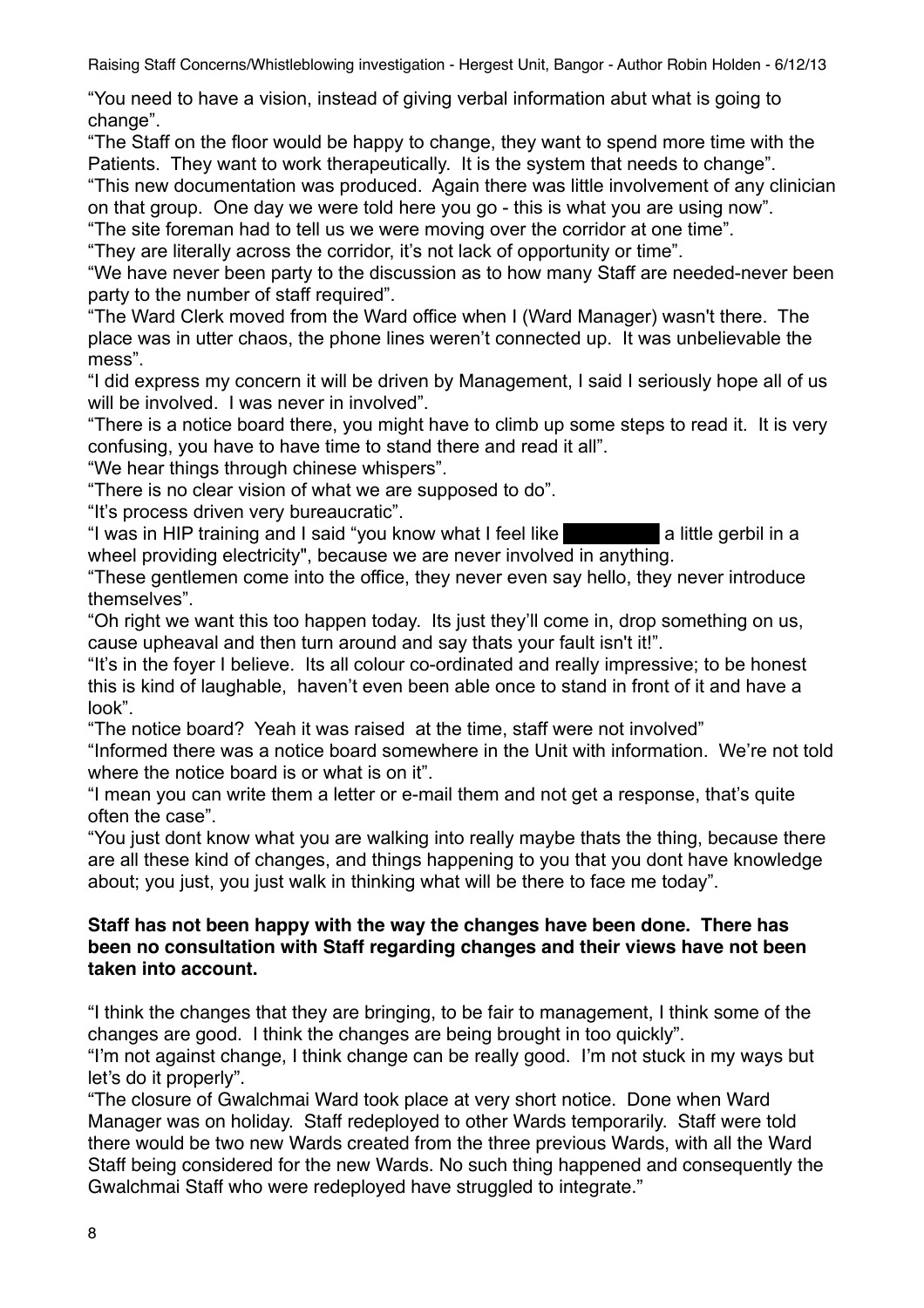"Its just been rumours that the shift patterns were going to change and then the uniforms. "I know there has got to be improvements. I welcome any change but we are the ones on the shop floor, we're accountable as Nurses. If change is enforced we need to know why". "Feels like an undercurrent of stuff going on, dont know why and what, then suddenly something happens, scary really".

"A bit of hearsay and then it all happened".

"There may be a memo on the noticeboard but I am too busy to attend the meetings".

"I was working that day and we were just told. The office is moving today".

"It's a rumour zone. Nobody ever tells you properly".

"I think sadly Staff are getting to the point where there is no point in complaining anymore, nothing changes".

"Reception was changed. You know, change is good but the wouldn't listen-------risk management had to come in the end to sort it out."

"The form has become the issue. The process has become the issue".

" Small section of staff are taken into account, I've hardly seen any point in going because whatever I say is going to be ignored".

"Thats the impression I get from Managers, you go to them with a problem and nothing is done about it".

"The meetings they arrange. The HIP meetings, they dont invite anyone, they don't cascade down the minutes. They announce the meetings on the day".

"We used to have regular Ward Manager's meeting with but that has gone".

"The HIP doesn't seem to be going very far, no massive amount of engagement from Staff. its like you're not listening to us so we 're not going to engage with you".

"Very much a feel of were not budging, fight everything".

" Not that I have been very involved in it. I've heard about it more than actually been involved in it".

### **When their has been consultation Staff have been paid lip service and Management has not listened to Staff views.**

"I think things can be changed for the better, Staff need to be listened to. It felt like a lot of process. Change had taken place from above down instead of looking actually how the Ward is working".

"We were expressing our concerns about Staffing levels, levels of acuity on the Wards, bed occupancy rates, but we were accused of being negative, when really we were being realistic".

# **Lack of resources to make the changes.**

"I'd say extremely short staffed, 4 staff on a shift is not enough".

"The only way Ward Managers can do these things is by not doing something else which would have been clinical".

"The more work that Managers try to put on the Nurses the less time there is to spend with Patients".

## **There is a constant pressure on beds since Gwalchmai Ward closed, with Patients constantly being accepted from out of area.**

"It's awful. Some times we can have 19 Patients on our ward (18 beds). Patients in the lounge with a sofa and quilt waiting for either Heddfan or Ablett".

"Before Gwalchmai closed we knew more of our Patients, now we can get a lot of people in who we know nothing about them."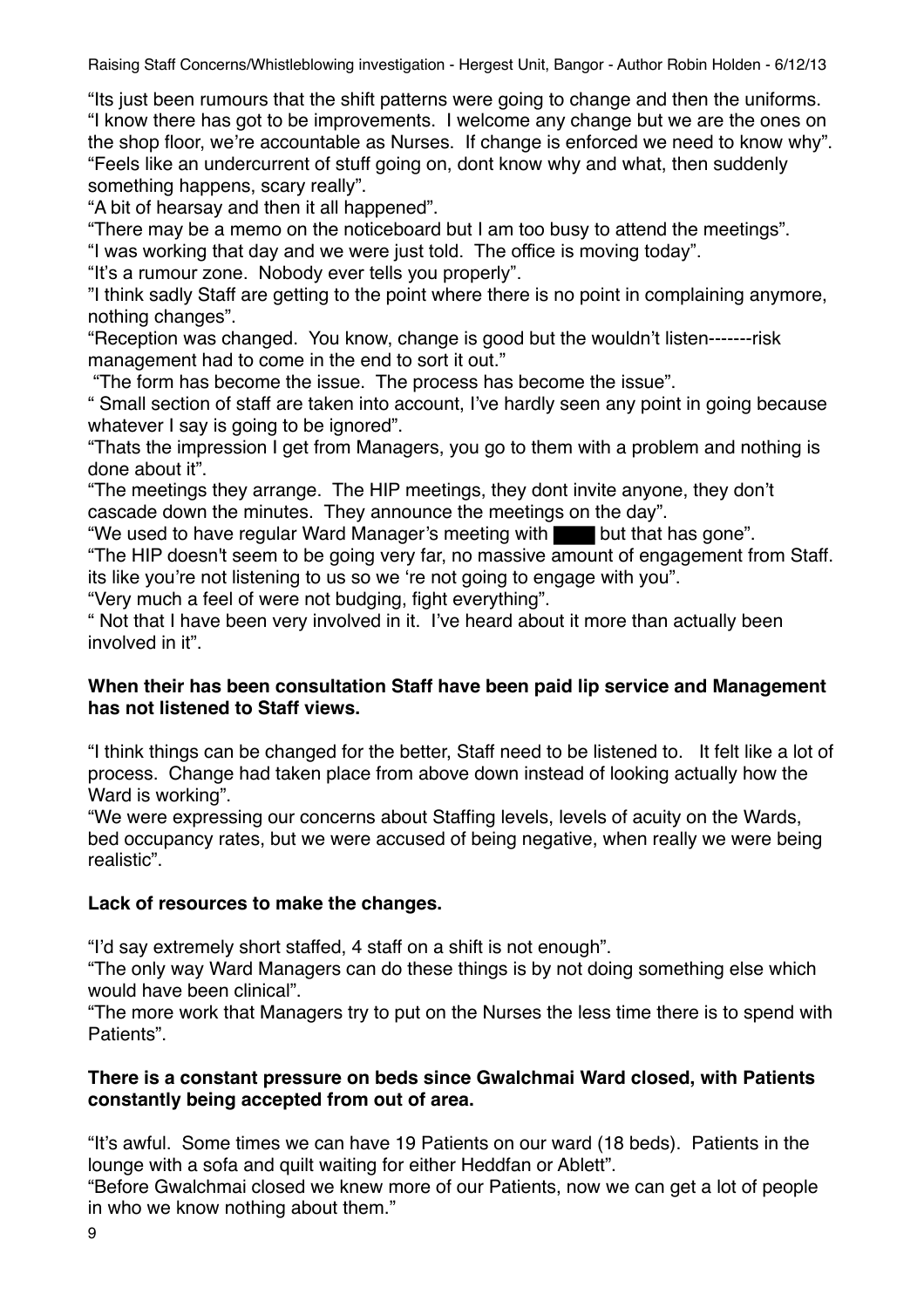"We're getting a lot of Patients from other places, it's not fair on the other Patients really." Why not do an inpatient improvement programme across the board? The message we are given is that Wrexham is wonderful".

"On our Ward we've a handful of young men early 20's with 90 year old ladies with Zimmer frames needing toileting every 2 hours. Not practical. Not a good mix".

"We were told Gwalchmai was closing today and they started moving Patients over".

"We've had patients from the Intensive Care Ward who probably shouldn't be out--- assaulted a member of staff, it upset the whole Ward".

"It just shut. It was as simple as that. The Ward Manager was on holiday or annual leave at the time

## **Dr Tranter's patch covered by approximately 10 Consultant Psychiatrist over 12 months. This was confusing for Patients and Staff.**

"Oh my goodness it was awful".

"Again that was insane. People were being told on Friday afternoons whether they were going to be employed again on the Monday - much more sensible to offer people 6 month contracts".

# **CPG have made changes to the Doctor's Rota.**

"It's been totally chaotic".

"Sometimes we're left with no Doctor cover and we're left with a Patient with no medication or prescribed medication".

"Trying to manage really difficult Patients on the ward with no PRN medication".

"There have been lots of occasions when there just has not been a Doctor". "Bleeped Doctor and Doctor's gone. They never tell anybody. Ringing for hours and the Doctors dont answer, we discover there is no Doctor. We do have a lot of that. For a couple of years that did happen a lot".

# **There has not been medical cover on Hergest between the hours of 6 AM to 9AM and 5PM to 9PM. Also some weekends have not been covered.**

"You dont know what the Rota is and who's on call and when they're on call".

"You never quite knew, usually it would be the person going home who would say there was nobody coming on".

"Nobody ever told us there was no Doctor on that day".

"I walked onto a shift today to be told there is no Doctor on call tonight. It just happened to you - very risky isn't it"

## **A recent incident (in the past 8 weeks) when a Client attempted to hang**  $\blacksquare$  **on the Unit , there was no Doctor available. The bleep was found in the Doctor's room. This happened on a Saturday.**

"I know there used to be a sacrosanct system that the Junior Doctor would never lose the on call bleep. Now the bleep is left when someone finishes it's not automatically the Junior Doctor's role to check".

"The worrying thing was if we bleeped a Doctor, we didn't know if the Doctor was there. On numerous occasions in the end I would go looking for the Doctor to find the bleep had been left on the Doctor's table. A major Patient safety issue".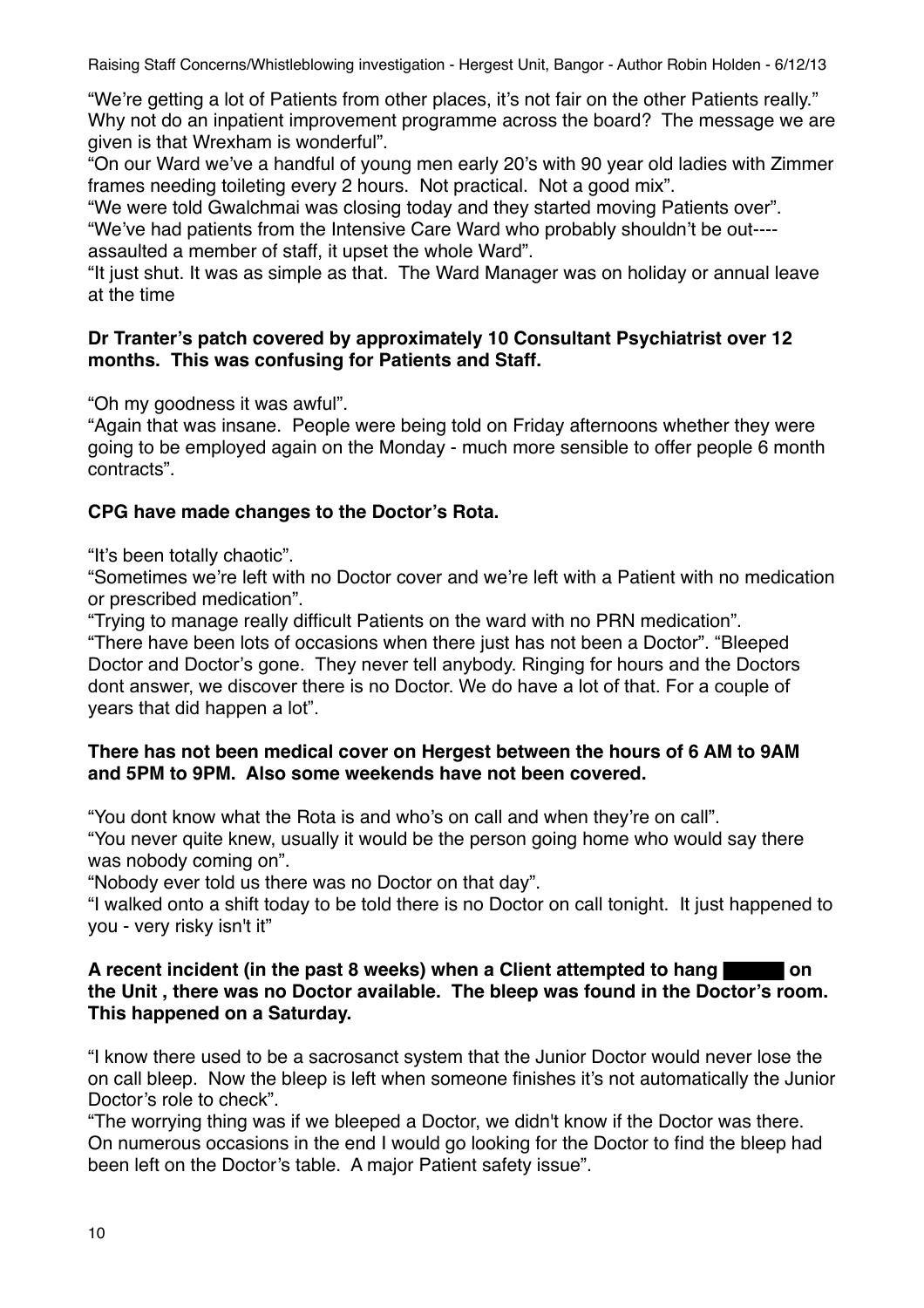## **On certain days on Aneurin Ward there have been 6 Ward Rounds which are difficult to manage.**

 "We are rushing with medications as we now have to attend the 9 o'clock meeting (off the ward) and Consultants will turn up at 9 o'clock for a Ward Round."

"It's awful, the other day I had to do 3 Ward Rounds and leave a Bank Nurse on his own." "Yep Wednesday is horrendous for Ward Rounds".

"You know, these Ward Rounds. It's so busy doing the Ward Round and then writing up, people are discharged maybe, doing TTOs, as Health Cares we dont have a handover to know what is happening".

"The problem at the moment is that there is a split in the delivery of things. There's a move toward an acute care model but there are still Sector Consultants as well who want to keep their admissions. There are pro's and con's to both systems, but it can't be a mixture of both. It confuses the hell out of everyone".

"You are relying too much and Health Care Assistants, who are excellent, but you are very much relying on them to be out on the floor because you are taken away for a whole morning, or a whole afternoon to sit in a Ward Round".

## **Four Staff on each shift is inadequate in relation to bed occupancy and turn over of Patients. The care delivered as a result is basic.**

"We should be able to sit with our Patients. Every Patient should have one to one with us, whether it is painting their nails or doing their hair, instead of zooming past. That's not care is it?".

"They will get basic care off the Health Cares".

"We are finding it very difficult to do at the moment, you know, they are asking us, we are supposed to do a one to one, perhaps on a daily basis and its almost impossible and it is very frustrating from our point of view as Nurses".

"If you have somebody who is clearly unwell and you have got a frail old lady sat in her room, you know they tend to get missed, you know, because you know your time is being taken elsewhere".

"I'd love to be able to take people out for walks, you know I would love to give them them the type of freedom and liberty".

### **Two Band 6 Nurses constantly on nights to cover the demands of the out of hours liaison service.**

"Used to be done by Junior Doctors, taken from the Unit to do these new roles. Just been given additional work. Rostered for duty on the Ward but then asked to leave the Ward to do assessments"